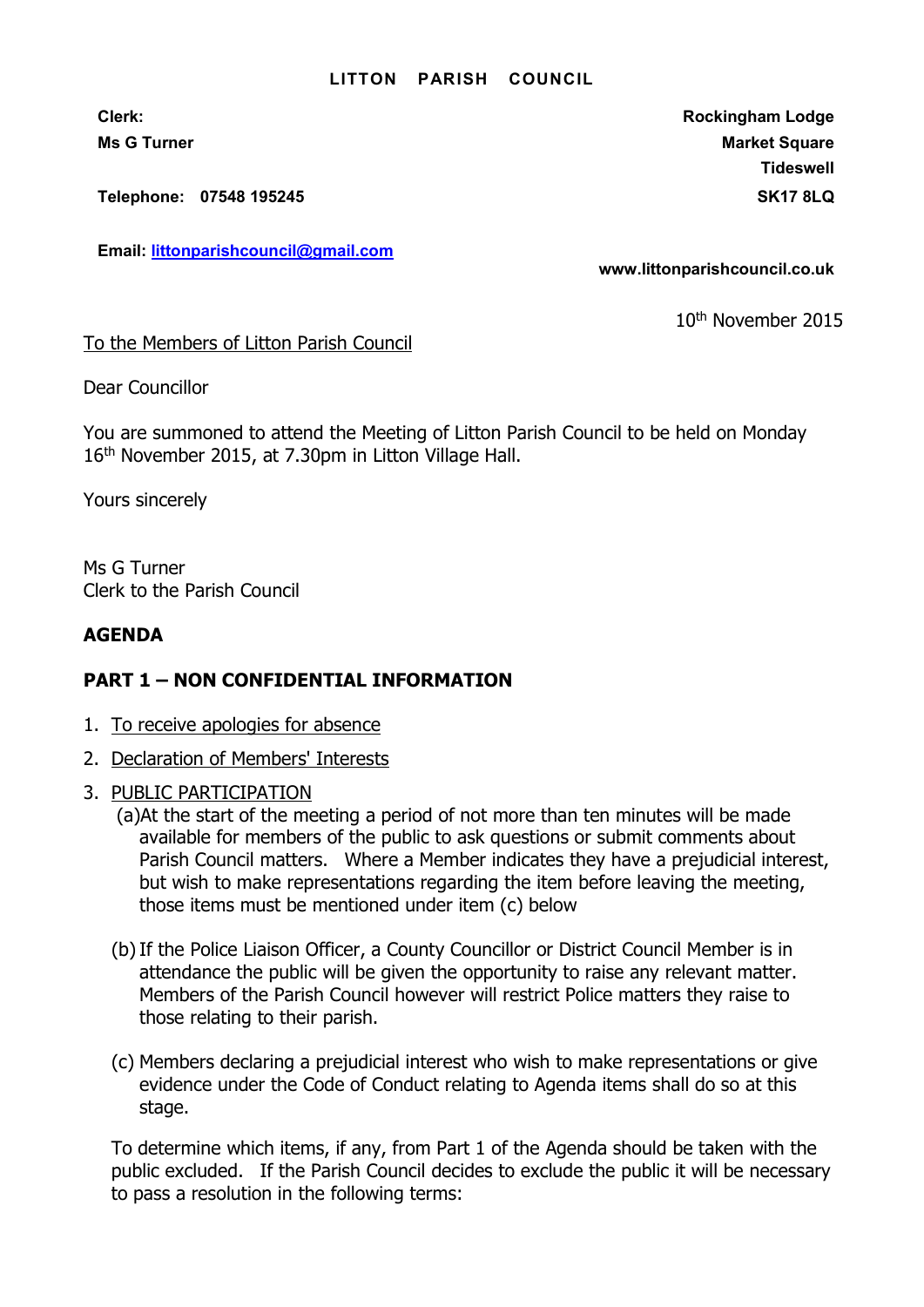"it is advisable in the public interest, that the press and public be temporarily excluded and they are instructed to withdraw."

- 4. To confirm the minutes of the Full Council Meeting held on 19th October 2015.
- 5. Actions from the minutes
	- 1484 Clearance of verges in Cressbrook
	- 1563 Village Greens Regulations and Charges newsletter (draft newsletter attached)
	- 1581 Cressbrook war memorial
	- 1612 Cemetery regulations to be displayed at Litton cemetery (draft attached)
	- 1632 Freedom of information requests policy review
- 6. Task Tracker
- 7. Handy-Person's Report
- 8. Playground (report attached)
- 9. Grounds Maintenance Contract (report attached)
- 10. Car Parking & Trees in Litton Village (report attached)
- 11. Christmas tree delivery date
- 12. Planning applications None this month to date.
- 13. Finance

Accounts for Payment.

14. Dates for future meetings (list attached)

# 15. Correspondence

 Litton School revised admission policy consultation Letter from Land Registry Letter from Friends of the Peak District Have your say on the Derbyshire Dales County Council Budget consultation

Date of Next Meeting  $-18<sup>th</sup>$  January 2016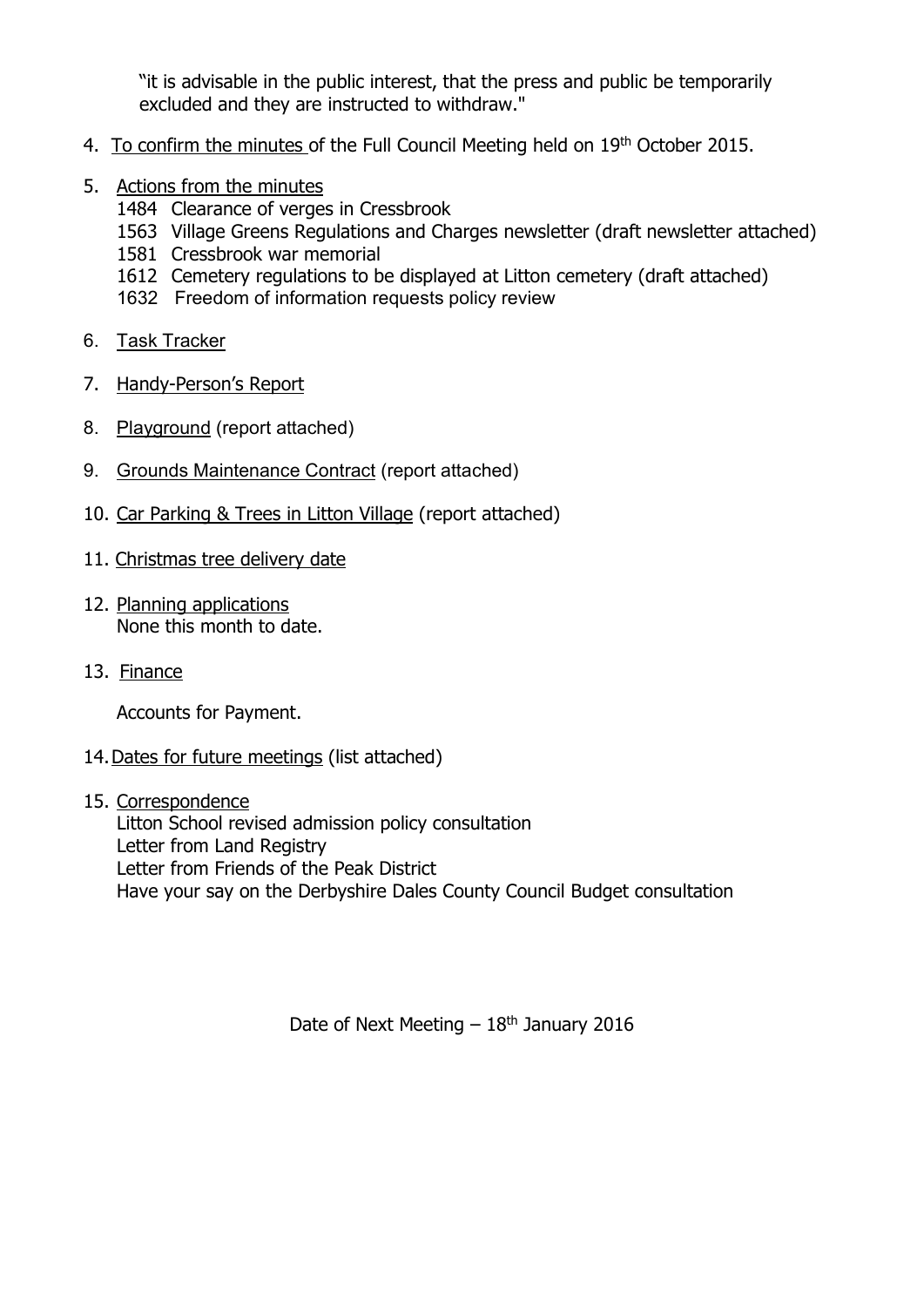Telephone: 07548 195245 SK17 8LQ

Email: littonparishcouncil@gmail.com

Clerk: Rockingham Lodge Ms G Turner Market Square Market Square Market Square **Tideswell** 

www.littonparishcouncil.co.uk

12th October 2015

## To the Members of Litton Parish Council

Dear Councillor

You are summoned to attend the Meeting of Litton Parish Council to be held on Monday 18<sup>th</sup> October 2015, at 7.30pm in Litton Village Hall.

Yours sincerely

Ms G Turner Clerk to the Parish Council

# AGENDA

# PART 1 – NON CONFIDENTIAL INFORMATION

- 1. To receive apologies for absence
- 2. Declaration of Members' Interests
- 3. PUBLIC PARTICIPATION
	- (a)At the start of the meeting a period of not more than ten minutes will be made available for members of the public to ask questions or submit comments about Parish Council matters. Where a Member indicates they have a prejudicial interest, but wish to make representations regarding the item before leaving the meeting, those items must be mentioned under item (c) below
	- (b) If the Police Liaison Officer, a County Councillor or District Council Member is in attendance the public will be given the opportunity to raise any relevant matter. Members of the Parish Council however will restrict Police matters they raise to those relating to their parish.
	- (c) Members declaring a prejudicial interest who wish to make representations or give evidence under the Code of Conduct relating to Agenda items shall do so at this stage.

To determine which items, if any, from Part 1 of the Agenda should be taken with the public excluded. If the Parish Council decides to exclude the public it will be necessary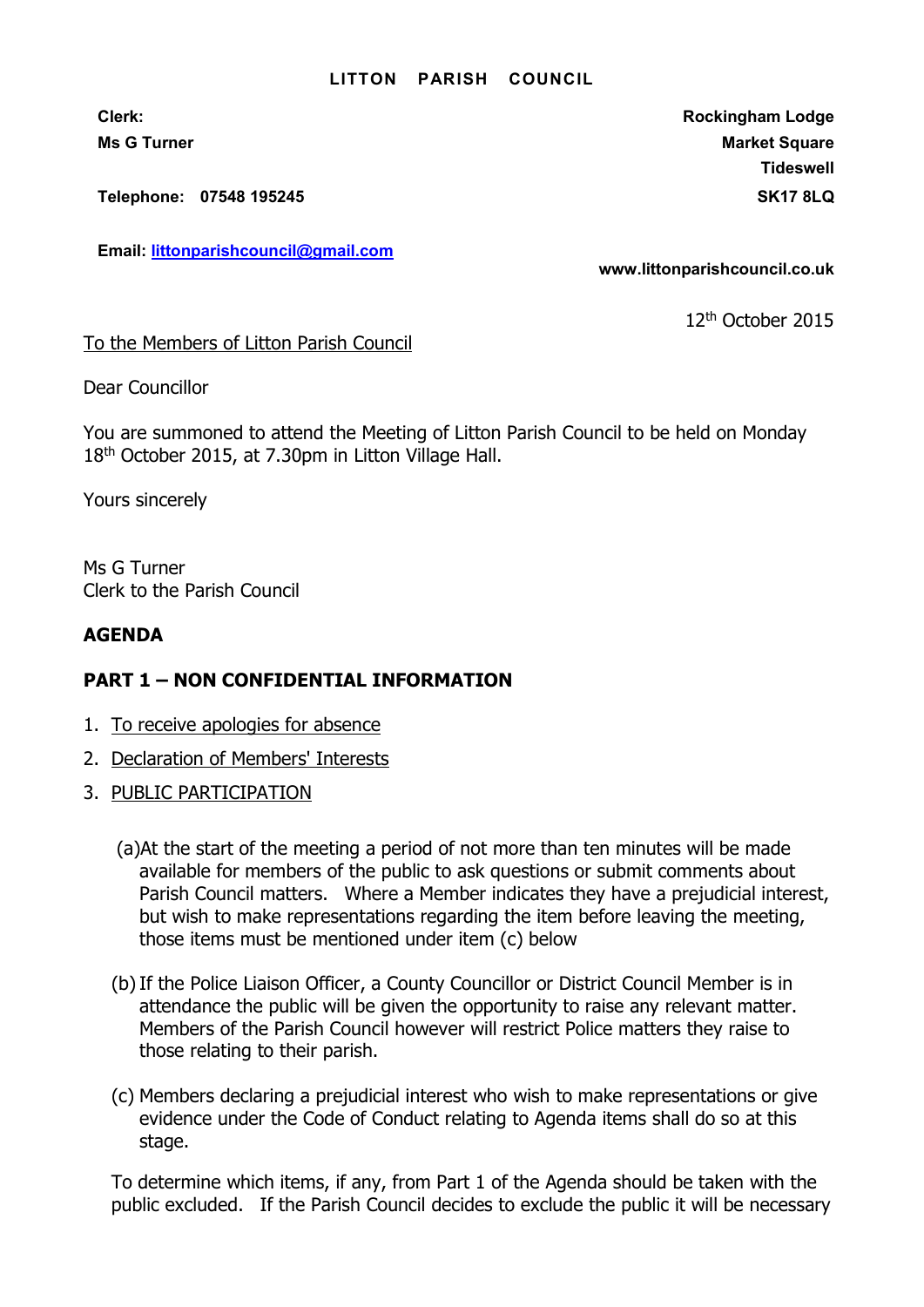to pass a resolution in the following terms:

"it is advisable in the public interest, that the press and public be temporarily excluded and they are instructed to withdraw."

- 4. To confirm the minutes of the Full Council Meeting held on 21<sup>st</sup> September 2015.
- 5. Actions from the minutes
	- 1484 Clearance of verges in Cressbrook.
	- 1563 Launch and implementation Village Greens Regulations and Charges.
	- 1581 Registration of the war memorial in Cressbrook with Civic Voice.
	- 1590 Progress on change of use of phone box in Cressbrook.
	- 1612 Progress on the cemetery regulations being displayed at the cemetery.
- 6. Playground
- 7. Christmas trees
- 8. Fees from pre-purchased cemetery plots
- 9. Old Mill, Litton Mill (covenant attached)
- 10. Car Parking In Litton Village (letter attached)
- 11. Grounds Maintenance Contract
- 12. Budget 2016/17
- 13. Planning applications

NP/DDD/0915/0898 Forge House, Cressbrook Mill, Cressbrook Refurbishment of sluice structure into intake structure including screen and construction of a turbine house.

14. Finance

Accounts for Payment.

- 15. Correspondence
	- a. RoSPA Play Area Routine Inspection Training 28 October 2015
	- b. Public Access Defibrillator Litton Mill
	- c. Freedom Of Information Requests

Date of Next Meeting  $-15$ <sup>th</sup> November 2015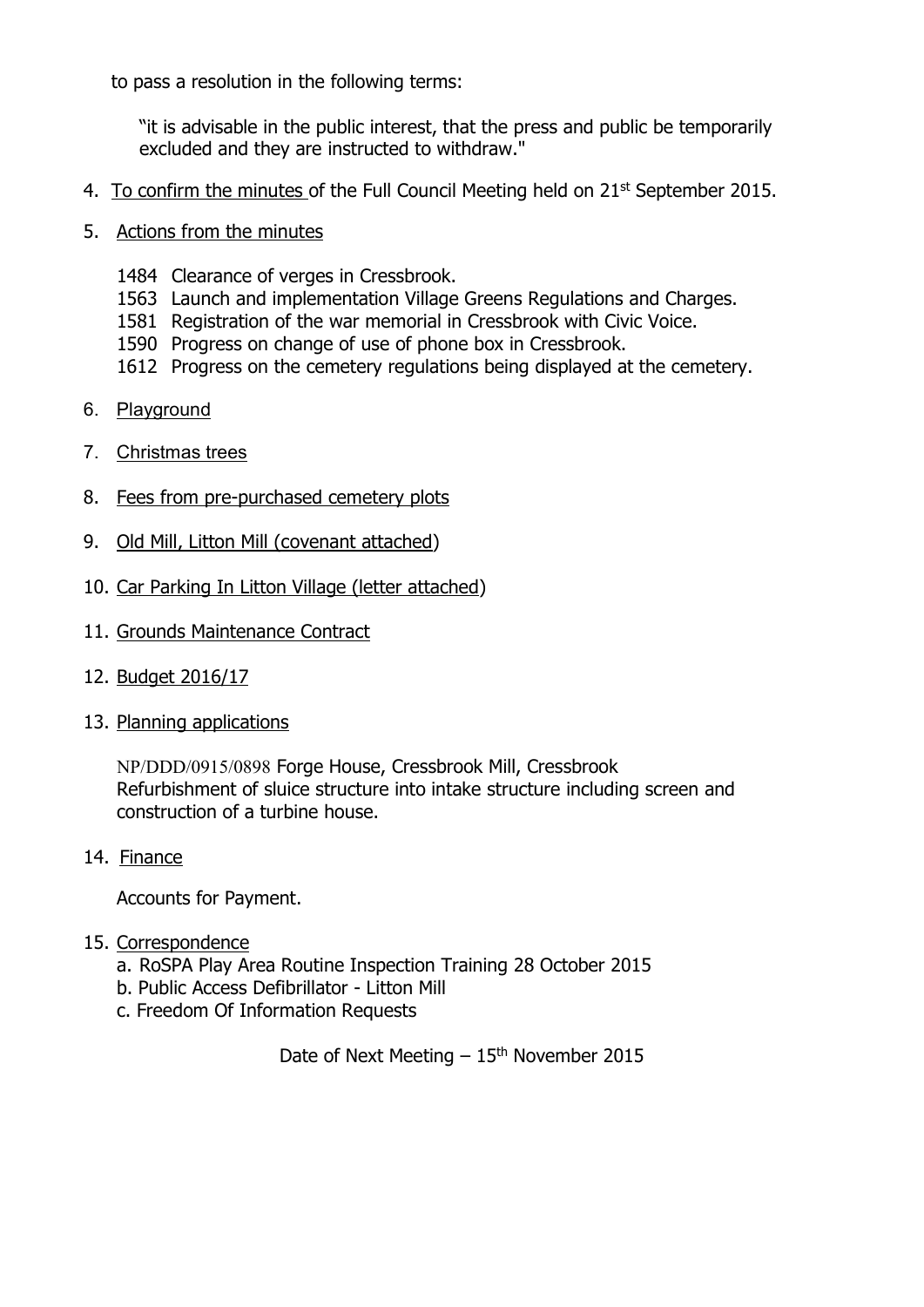Telephone: 07548 195245 SK17 8LQ

Email: littonparishcouncil@gmail.com

Clerk: Rockingham Lodge Ms G Turner Market Square Market Square Market Square **Tideswell** 

www.littonparishcouncil.co.uk

14<sup>th</sup> September 2015

# To the Members of Litton Parish Council

Dear Councillor

You are summoned to attend the Meeting of Litton Parish Council to be held on Monday 21<sup>st</sup> September 2015, at 7.30pm in Litton Village Hall.

Yours sincerely

Ms G Turner Clerk to the Parish Council

# AGENDA

# PART 1 – NON CONFIDENTIAL INFORMATION

- 1. To receive apologies for absence
- 2. Declaration of Members' Interests
- 3. PUBLIC PARTICIPATION
	- (a)At the start of the meeting a period of not more than ten minutes will be made available for members of the public to ask questions or submit comments about Parish Council matters. Where a Member indicates they have a prejudicial interest, but wish to make representations regarding the item before leaving the meeting, those items must be mentioned under item (c) below
	- (b) If the Police Liaison Officer, a County Councillor or District Council Member is in attendance the public will be given the opportunity to raise any relevant matter. Members of the Parish Council however will restrict Police matters they raise to those relating to their parish.
	- (c) Members declaring a prejudicial interest who wish to make representations or give evidence under the Code of Conduct relating to Agenda items shall do so at this stage.

To determine which items, if any, from Part 1 of the Agenda should be taken with the public excluded. If the Parish Council decides to exclude the public it will be necessary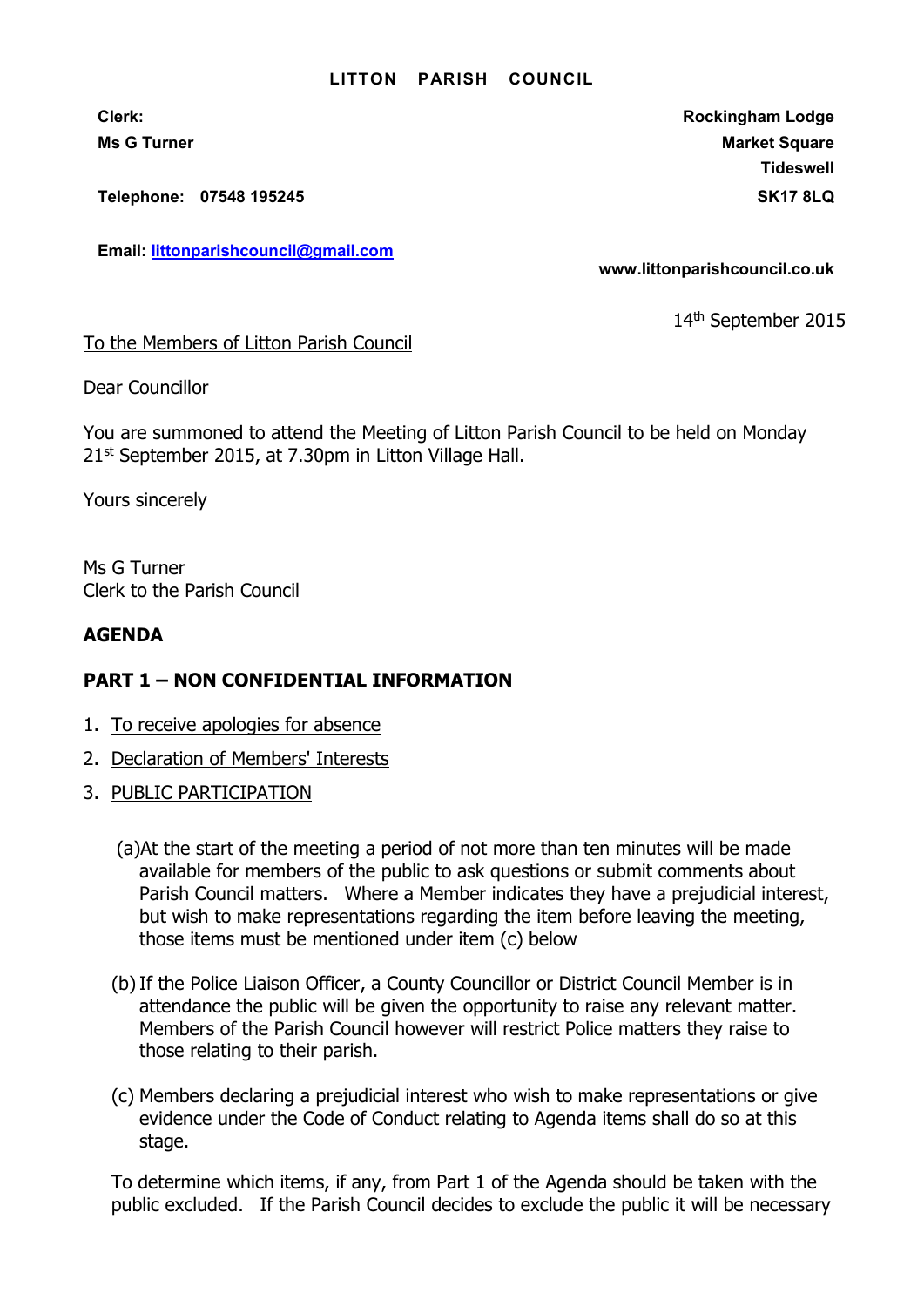to pass a resolution in the following terms:

"it is advisable in the public interest, that the press and public be temporarily excluded and they are instructed to withdraw."

- 4. To confirm the minutes of the Full Council Meeting held on 20<sup>th</sup> July 2015.
- 5. Actions from the Minutes
	- 1484 Progress on clearance of verges in Cressbrook.
	- 1563 Launch and implementation Village Greens Regulations and Charges.
	- 1575 Amendment of Operation of the Parish Council document term ending May 2019.
	- 1578 Rights of way Minor Maintenance Agreement 2015/16.
	- 1581 Option to register the war memorial in Cressbrook with Civic Voice.
	- 1590 Progress on adoption of the phone box in Cressbrook.
	- 1602 Progress on the correction of boundary and ownership of the village green at the playground.
- 6. Cemetery Fees Review (current fees attached)
- 7. Handy Person Update
- 8. Snow Warden Scheme (report attached)
- 9. Playground (letter attached)
- 10. Request from DALC
- 11. Planning Applications

 None at present, as application NP/DDD/0715/0630 was dealt with separately during the summer recess.

12. Finance

Accounts for Payment.

13. Correspondence

 Letter from Mrs J Ford Request from Mr J Eaden Email from PDNPA regarding Tideswell Dale (email previously circulated)

Date of Next Meeting  $-19<sup>th</sup>$  October 2015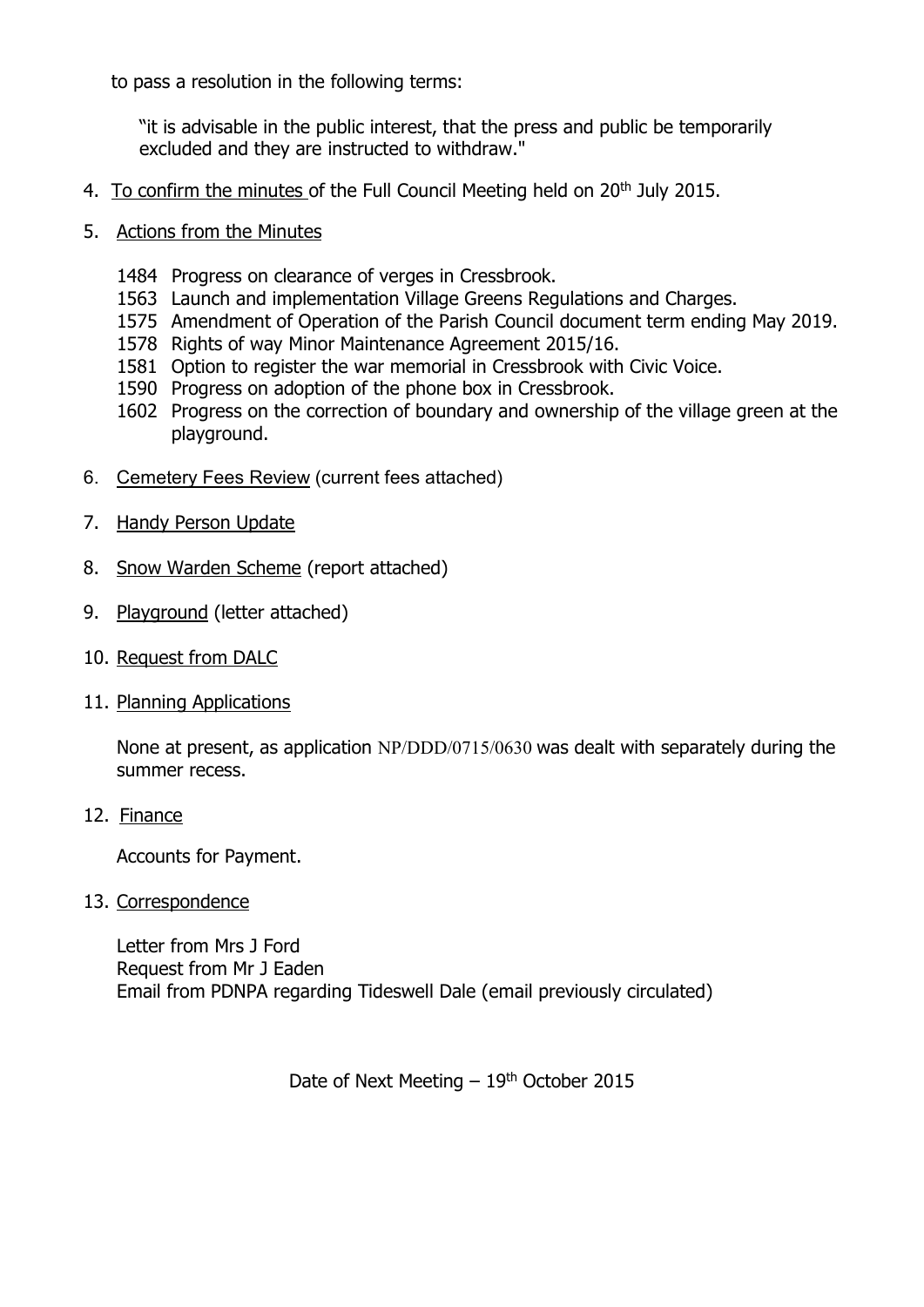Telephone: 07548 195245 SK17 8LQ

Email: littonparishcouncil@gmail.com

Clerk: Rockingham Lodge Ms G Turner Market Square Market Square Market Square **Tideswell** 

www.littonparishcouncil.co.uk

14th July 2015

## To the Members of Litton Parish Council

Dear Councillor

You are summoned to attend the Meeting of Litton Parish Council to be held on Monday 20<sup>th</sup> July 2015, at 7.30pm in Litton Village Hall.

Yours sincerely

Ms G Turner Clerk to the Parish Council

# AGENDA

# PART 1 – NON CONFIDENTIAL INFORMATION

- 1. To receive apologies for absence
- 2. Declaration of Members' Interests
- 3. PUBLIC PARTICIPATION
	- (a)At the start of the meeting a period of not more than ten minutes will be made available for members of the public to ask questions or submit comments about Parish Council matters. Where a Member indicates they have a prejudicial interest, but wish to make representations regarding the item before leaving the meeting, those items must be mentioned under item (c) below
	- (b) If the Police Liaison Officer, a County Councillor or District Council Member is in attendance the public will be given the opportunity to raise any relevant matter. Members of the Parish Council however will restrict Police matters they raise to those relating to their parish.
	- (c) Members declaring a prejudicial interest who wish to make representations or give evidence under the Code of Conduct relating to Agenda items shall do so at this stage.

To determine which items, if any, from Part 1 of the Agenda should be taken with the public excluded. If the Parish Council decides to exclude the public it will be necessary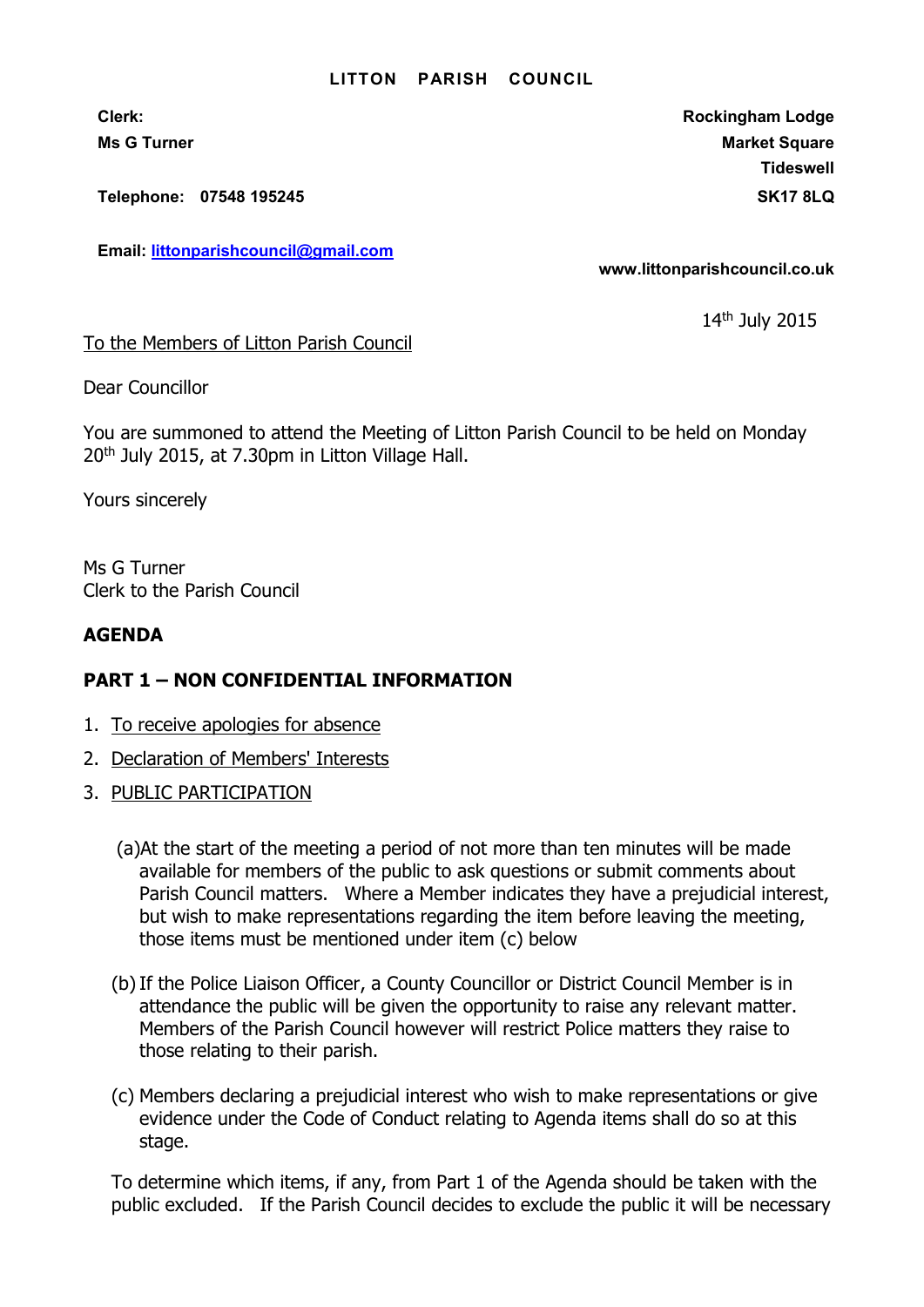to pass a resolution in the following terms:

"it is advisable in the public interest, that the press and public be temporarily excluded and they are instructed to withdraw."

4. Planning Applications

NP/DDD/0515/0460 – Stone Pit Yard, Cressbrook

NP/DDD/0415/0311 – Lytton Edge Farm, Litton

- 5. To confirm the minutes of the Full Council Meeting held on 15<sup>th</sup> June 2015
- 6. Actions from the Minutes
	- 1484 Progress on clearance of verges in Cressbrook
	- 1563 Launch and implementation Village Greens Regulations and Charges
	- 1575 Amendment of Operation of the Parish Council document term ending May 2019.
	- 1578 Rights of way Minor Maintenance Agreement 2015/16 (Report Attached)
	- 1587 Work Programme 2015/16
	- 1588 Progress on improved access to the Memorial Playing Field
	- 1590 Progress on adoption of the phone box in Cressbrook
- 7 Playground
	- (a) Meeting between Council, PCSO & Mr J Burrows and subsequent letter received from Mr J Burrows
	- (b) Response from DDDC to Council's request for information
- 8. Appointment of Handy Person
- 9. Risk Assessment review (Attached)

# 10. Council business during summer recess

- 11. Finance
	- (a) Accounts for Payment
	- (b) Reconciliation to Budget Qtr 1
- 12. Correspondence

Letter from The MCC

Date of Next Meeting  $-21$ <sup>st</sup> September 2015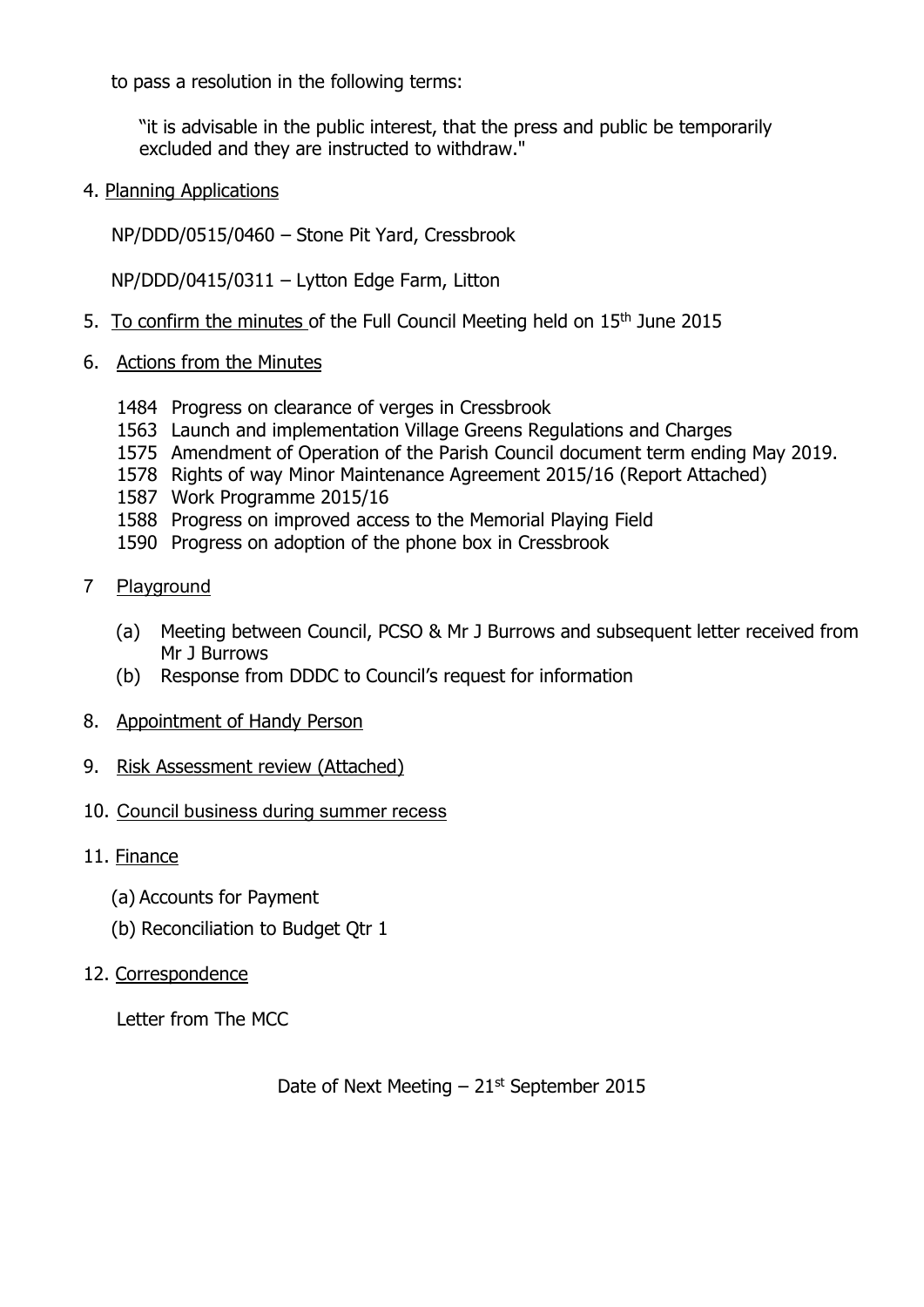Telephone: 07548 195245 SK17 8LQ

Email: littonparishcouncil@gmail.com

Clerk: Rockingham Lodge Ms G Turner Market Square Market Square Market Square **Tideswell** 

www.littonparishcouncil.co.uk

8th June 2015

## To the Members of Litton Parish Council

Dear Councillor

You are summoned to attend the Annual General Meeting of Litton Parish Council to be held on Monday 15<sup>th</sup> June 2015, at 7.30pm at Cressbrook Club.

Yours sincerely

Ms G Turner Clerk to the Parish Council

# **AGENDA**

# PART 1 – NON CONFIDENTIAL INFORMATION

- 1. To receive apologies for absence
- 2. Election of Vice-Chair
- 3. Declaration of Members' Interests
- 4. PUBLIC PARTICIPATION
	- (a)At the start of the meeting a period of not more than ten minutes will be made available for members of the public to ask questions or submit comments about Parish Council matters. Where a Member indicates they have a prejudicial interest, but wish to make representations regarding the item before leaving the meeting, those items must be mentioned under item (c) below
	- (b) If the Police Liaison Officer, a County Councillor or District Council Member is in attendance the public will be given the opportunity to raise any relevant matter. Members of the Parish Council however will restrict Police matters they raise to those relating to their parish.
	- (c) Members declaring a prejudicial interest who wish to make representations or give evidence under the Code of Conduct relating to Agenda items shall do so at this stage.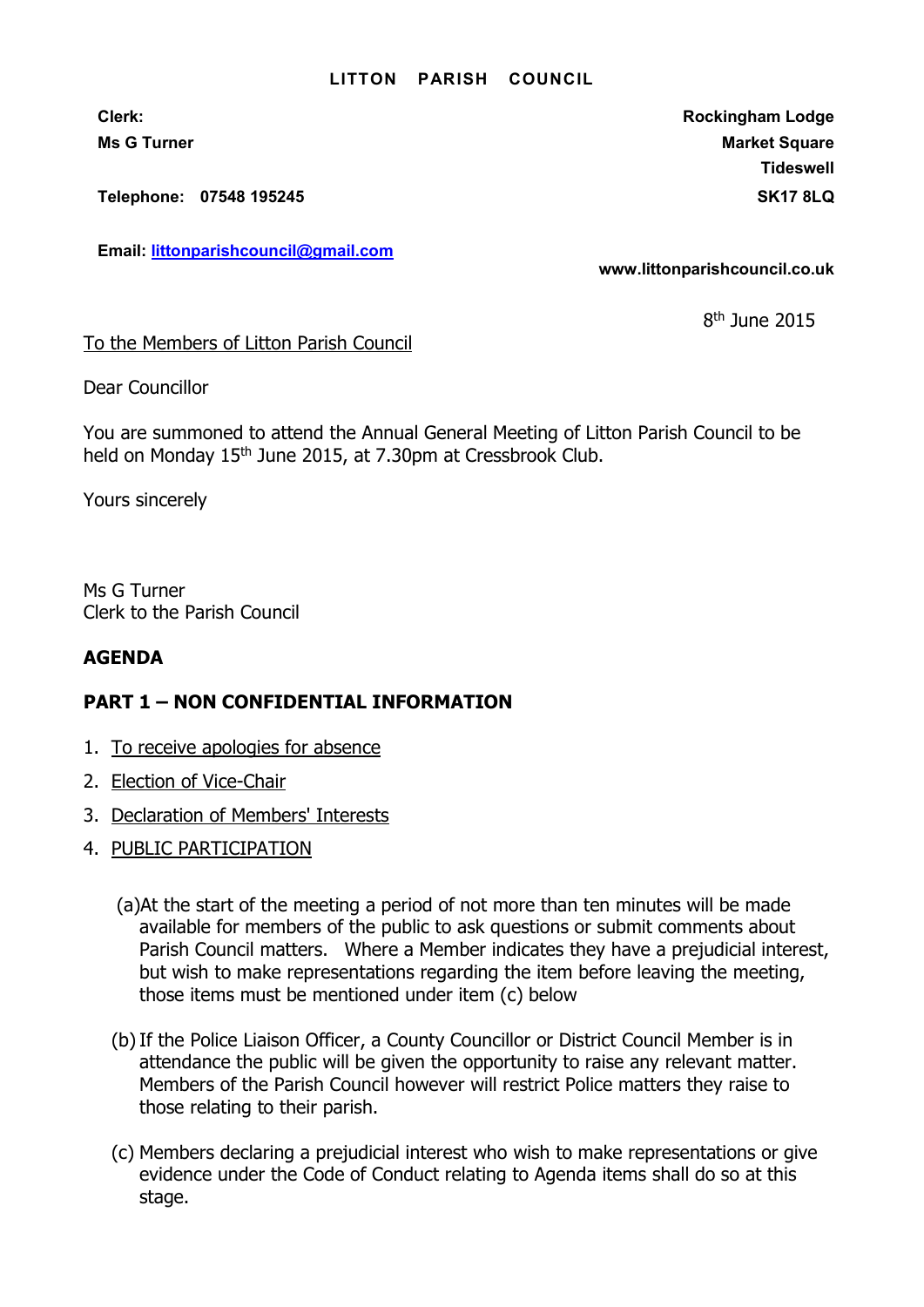5. To confirm the minutes of the Full Council Meeting held on 18<sup>th</sup> May 2015

To determine which items, if any, from Part 1 of the Agenda should be taken with the public excluded. If the Parish Council decides to exclude the public it will be necessary to pass a resolution in the following terms:

"it is advisable in the public interest, that the press and public be temporarily excluded and they are instructed to withdraw."

- 6. Actions from the Minutes
	- 1484 Progress on clearance of verges in Cressbrook
	- 1551 Letter to PDNPA Rights of Way Officer re Tideswell Dale proposal
	- 1563 Launch and implementation Village Greens Regulations and Charges
	- 1575 Amendment of Operation of the Parish Council document term ending May 2019.
	- 1578 Rights of way Minor Maintenance Agreement 2015/16
	- 1581 Alternative War Memorial workshop
- 7. Work Programme 2015/16 (report attached)
- 8. Improving access to Memorial Playing Field
- 9. Playground Maintenance (Report attached)
- 10. Cressbrook Phone Kiosk (verbal update Cllr Butler)
- 11. Appointment of Handy Person
- 12. Risk Assessment review
- 13. Planning Applications

None to date.

- 14. Finance
	- (a) Accounts for Payment
- 15. Correspondence

 Letter from Mr Burrows Circular from DALC - Grave Matters training Public Spaces protection orders (email 1st June 2015)

Date of Next Meeting  $-20$ <sup>th</sup> July 2015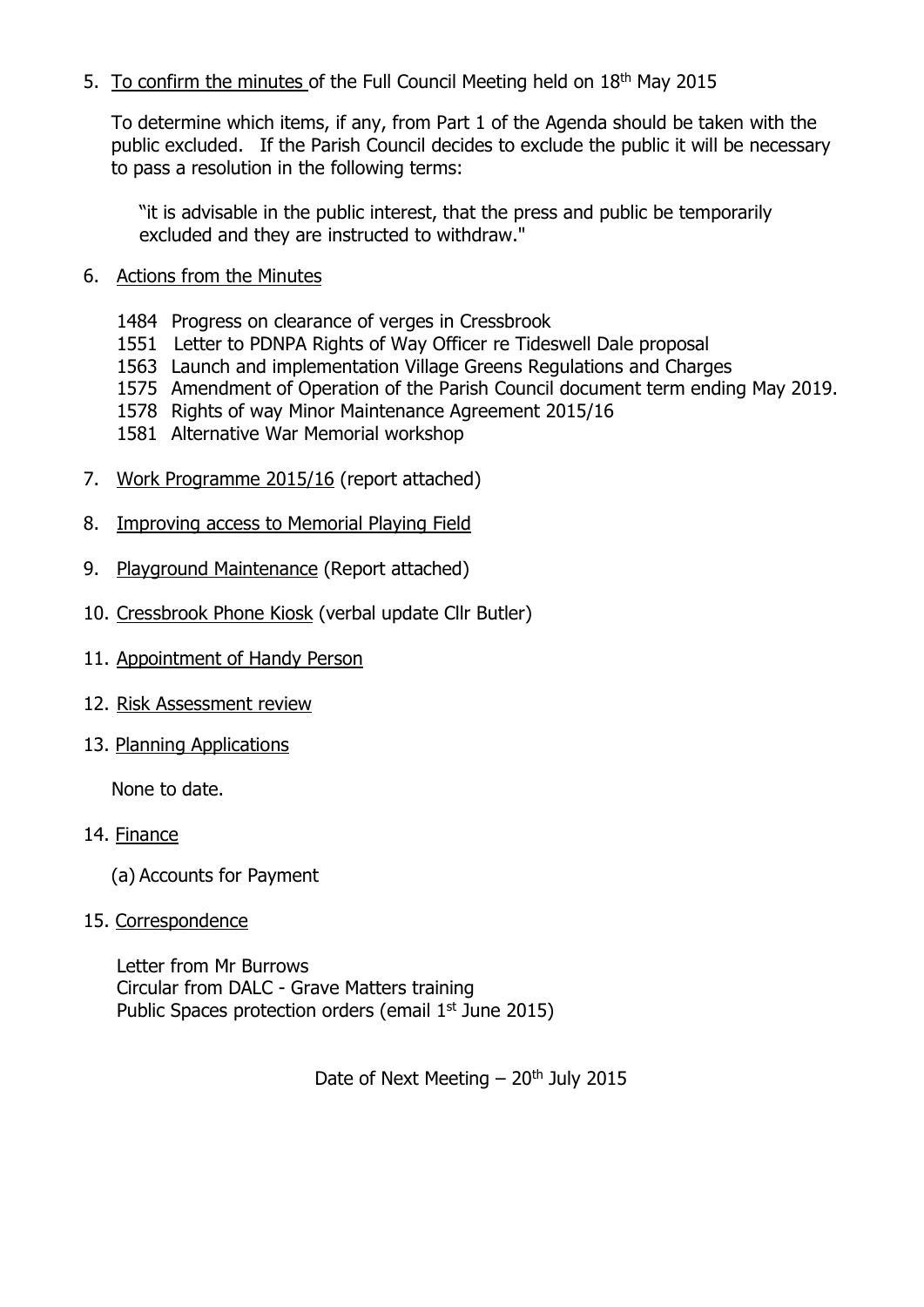Telephone: 07548 195245 SK17 8LQ

Email: littonparishcouncil@gmail.com

Clerk: Clerk: Rockingham Lodge Ms G Turner Market Square Market Square Market Square **Tideswell** 

www.littonparishcouncil.co.uk

11th May 2015

To the Members of Litton Parish Council

Dear Councillor

You are summoned to attend the Annual General Meeting of Litton Parish Council to be held on Monday 18<sup>th</sup> April 2015, at 7.30pm at Litton Village Hall.

Yours sincerely

Ms G Turner Clerk to the Parish Council

## AGENDA

## PART 1 – NON CONFIDENTIAL INFORMATION

- 1. To receive apologies for absence
- 2. Election of Chair
- 3. Election of Vice Chair
- 4. Declaration of Members' Interests
- 5. PUBLIC PARTICIPATION
	- (a)At the start of the meeting a period of not more than ten minutes will be made available for members of the public to ask questions or submit comments about Parish Council matters. Where a Member indicates they have a prejudicial interest, but wish to make representations regarding the item before leaving the meeting, those items must be mentioned under item (c) below
	- (b) If the Police Liaison Officer, a County Councillor or District Council Member is in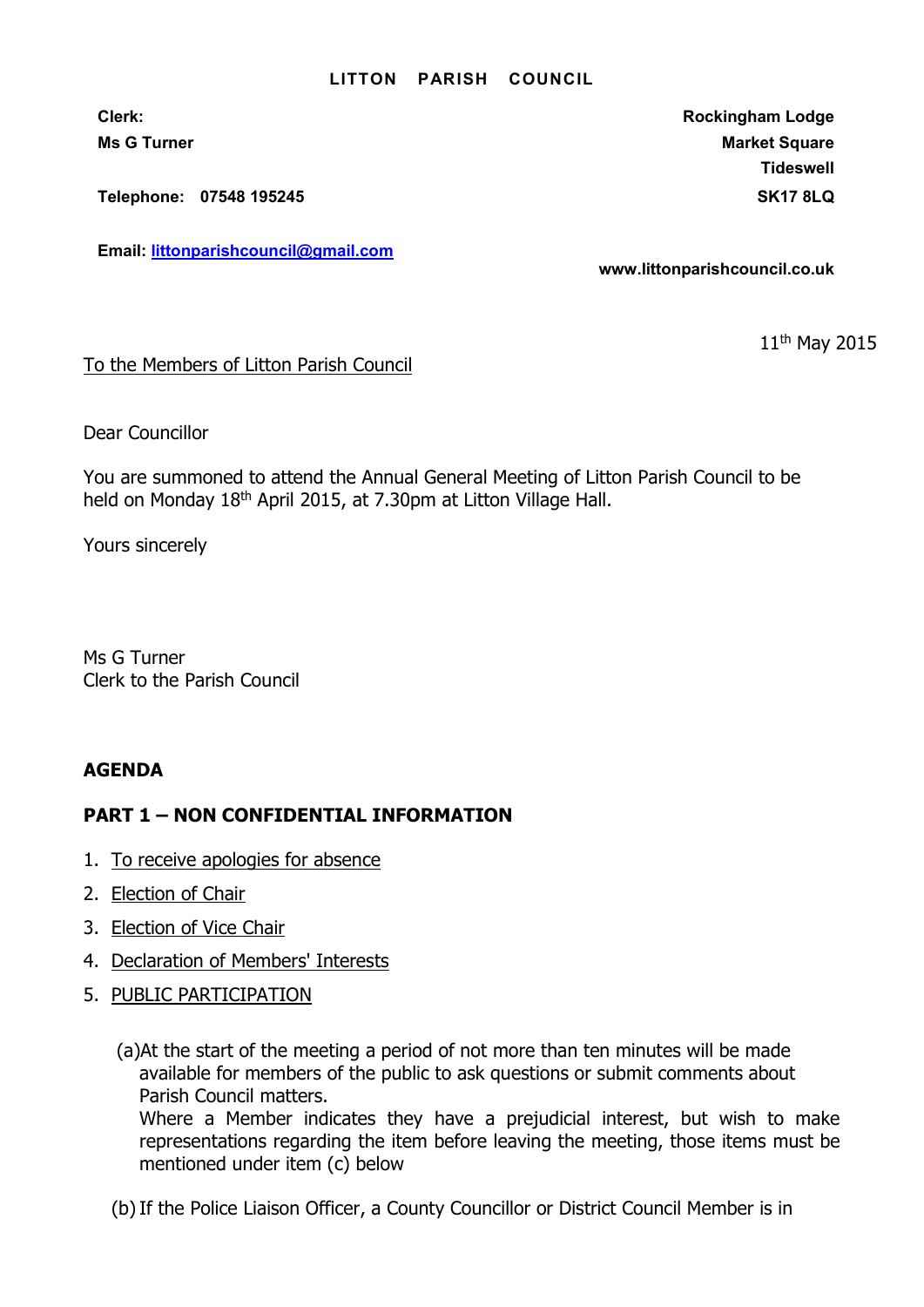attendance the public will be given the opportunity to raise any relevant matter. Members of the Parish Council however will restrict Police matters they raise to those relating to their parish.

- (c) Members declaring a prejudicial interest who wish to make representations or give evidence under the Code of Conduct relating to Agenda items shall do so at this stage.
- 6. To confirm the minutes of the Full Council Meeting held on 20th April 2015

To determine which items, if any, from Part 1 of the Agenda should be taken with the public excluded. If the Parish Council decides to exclude the public it will be necessary to pass a resolution in the following terms:

"it is advisable in the public interest, that the press and public be temporarily excluded and they are instructed to withdraw."

- 7. Action to be taken by Councillors in respect of the formation of the new Council
- 8. Report on Current Action (report attached)
- 9. Key Documents for the New Council (report attached)
- 10. Work Programme for 2015/16 (report attached)
- 11. Memorial Playing Field NICE Application
- 12. Rights of Way Minor Maintenance Agreement 2015/16
- 13. Planning Applications

NP/DDD/0415/0311 – Lytton Edge Farm, Litton

- 14. Finance
	- (a) Accounts for Payment
- 15. Correspondence

War Memorials workshop. Letters received from Mr J Burrows and Mrs K Burrows. Letter received from PDNPA re: car parking.

Date of Next Meeting  $-15<sup>th</sup>$  June 2015 to be held at Cressbrook Club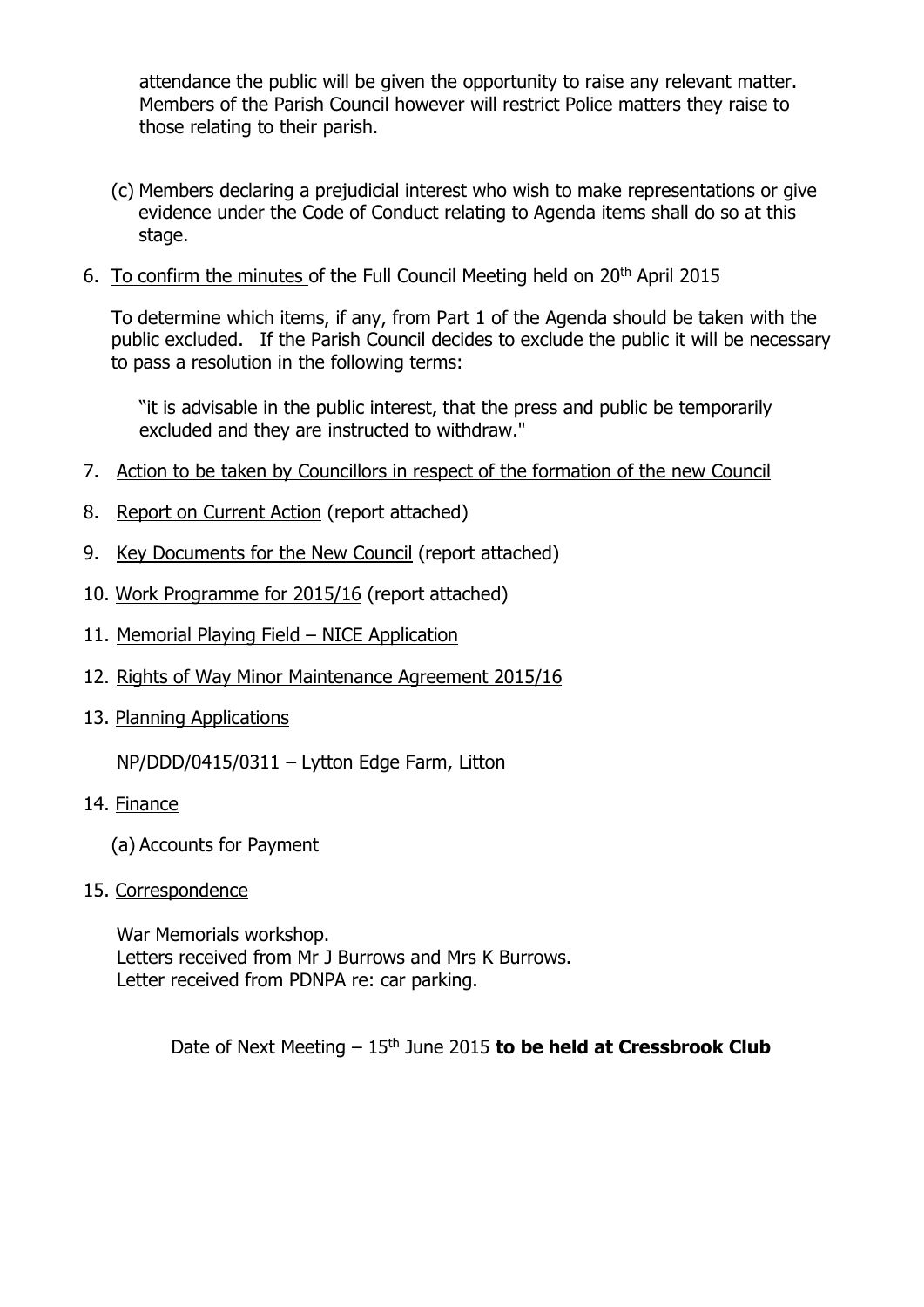Telephone: 07548 195245 SK17 8LQ

Email: littonparishcouncil@gmail.com

Clerk: Rockingham Lodge Ms G Turner Market Square Market Square Market Square **Tideswell** 

www.littonparishcouncil.co.uk

13th April 2015

To the Members of Litton Parish Council

Dear Councillor

You are summoned to attend the meeting of Litton Parish Council to be held on Monday 20th April 2015, at 7.30pm at Litton Village Hall.

Yours sincerely

Ms G Turner Clerk to the Parish Council

# AGENDA

# PART 1 – NON CONFIDENTIAL INFORMATION

- 1. To receive apologies for absence
- 2. Declaration of Members' Interests
- 3. PUBLIC PARTICIPATION
	- (a)At the start of the meeting a period of not more than ten minutes will be made available for members of the public to ask questions or submit comments about Parish Council matters.

Where a Member indicates they have a prejudicial interest, but wish to make representations regarding the item before leaving the meeting, those items must be mentioned under item (c) below

(b) If the Police Liaison Officer, a County Councillor or District Council Member is in attendance the public will be given the opportunity to raise any relevant matter. Members of the Parish Council however will restrict Police matters they raise to those relating to their parish.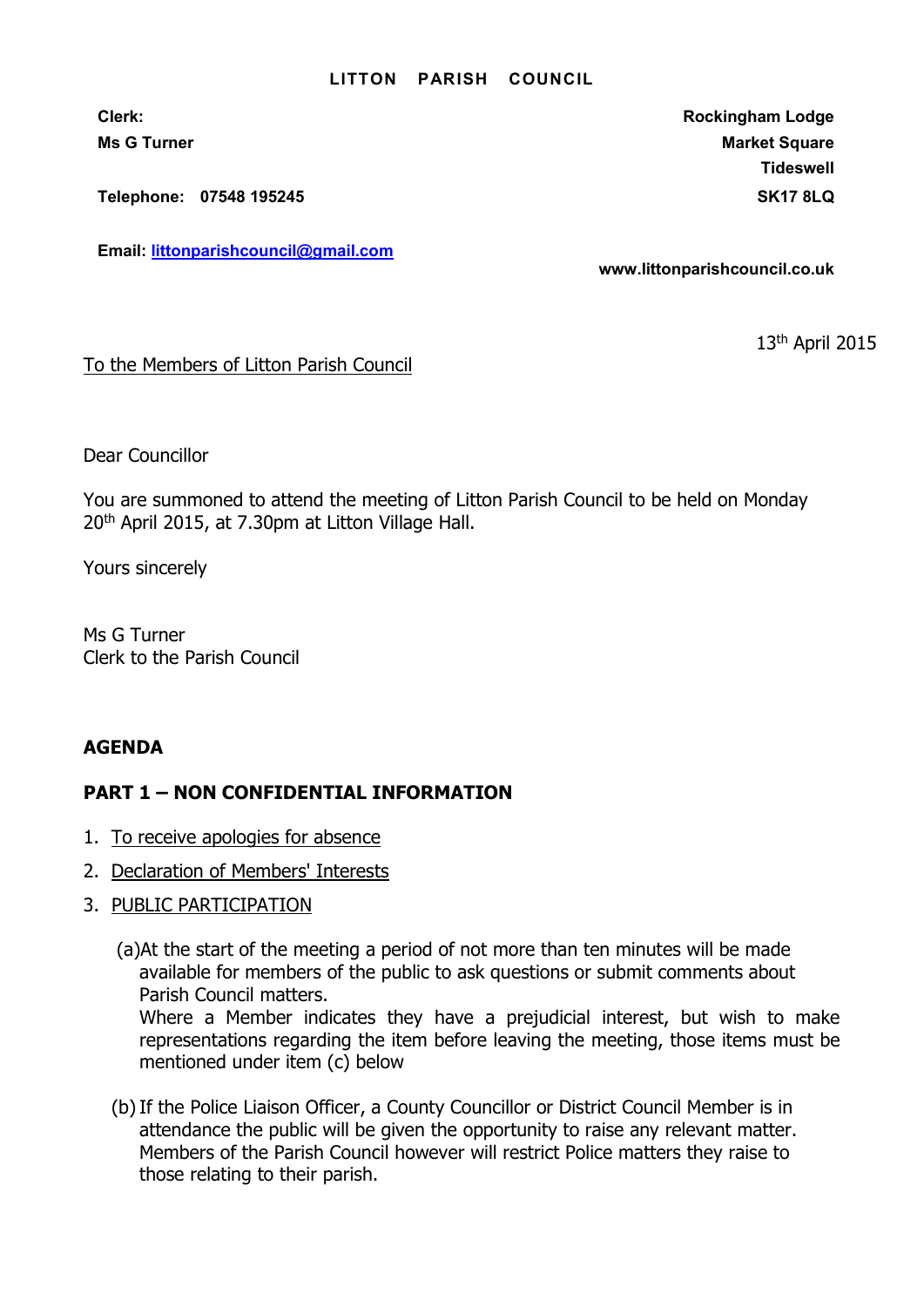- (c) Members declaring a prejudicial interest who wish to make representations or give evidence under the Code of Conduct relating to Agenda items shall do so at this stage.
- 4. To confirm the minutes of the Full Council Meeting held on 16th March 2015 and the Annual Parish Meeting held on Thursday 19th March 2015.

To determine which items, if any, from Part 1 of the Agenda should be taken with the public excluded. If the Parish Council decides to exclude the public it will be necessary to pass a resolution in the following terms:

"it is advisable in the public interest, that the press and public be temporarily excluded and they are instructed to withdraw."

5. Actions from the Minutes

1484 Response from DDDC re Cressbrook 1505 Waste bins and notices 1532 Garden of Remembrance planting 1539 Memorial bench in Cressbrook 1544 Playground correspondence - letter sent 1546 Car parking in Litton - letter sent 1551 Tideswell Access - letter sent 1552 Stonepit quarry - letter sent

- 6. Memorial playing field
- 7. Cressbrook phone box (report attached)
- 8. Appointment of handy person (report attached)
- 9. Burning waste from Council's maintenance programme (Report Attached)
- 10. DALC subscription (letter attached)
- 11. Regulations and charges for Village Greens (see e-mail from Cllr J Evans)
- 12. Agenda for AGM and May meeting
- 13. Planning Applications

 NP/DDD/0315/0210 - Lane Head House, Tideswell NP/DDD/0315/0211 - Lane Head House, Tideswell NP/DDD/0315/0217 – Anchor House, Tideswell

- 14. Finance
	- (a) Accounts for Payment
	- (b) 2013-14 End of Year Accounts
	- (c) Appointment of Internal Auditor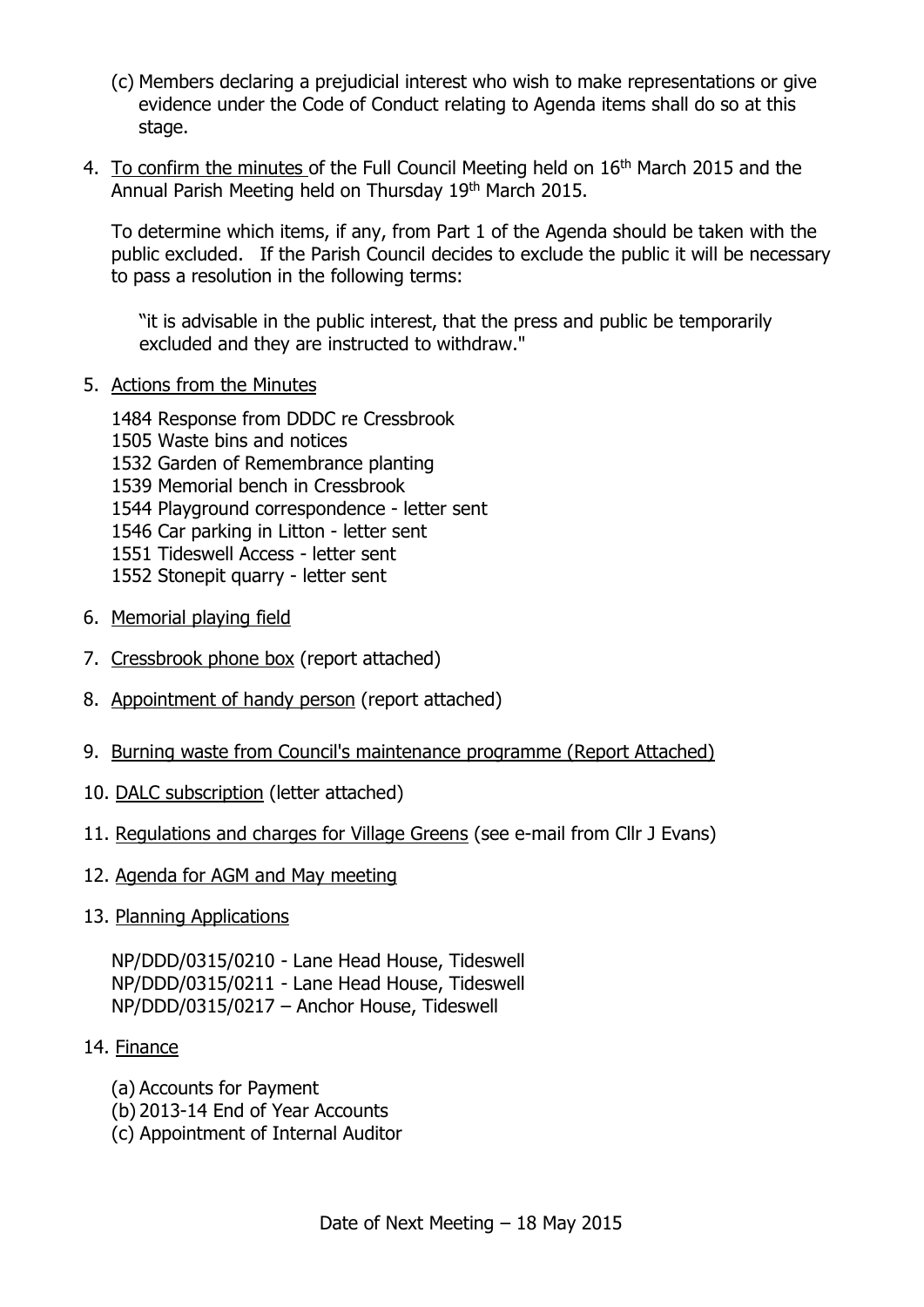Telephone: 07548 195245 SK17 8LQ

Email: littonparishcouncil@gmail.com

Clerk: Rockingham Lodge Ms G Turner Market Square Market Square Market Square **Tideswell** 

www.littonparishcouncil.co.uk

9<sup>th</sup> March 2015

### To the Members of Litton Parish Council

Dear Councillor

You are summoned to attend the meeting of Litton Parish Council to be held on Monday 16th March 2015, at 7.30pm at Litton Village Hall.

Yours sincerely

Ms G Turner Clerk to the Parish Council

## AGENDA

## PART 1 – NON CONFIDENTIAL INFORMATION

- 1. To receive apologies for absence
- 2. Declaration of Members' Interests
- 3. PUBLIC PARTICIPATION
	- (a)At the start of the meeting a period of not more than ten minutes will be made available for members of the public to ask questions or submit comments about Parish Council matters. Where a Member indicates they have a prejudicial interest, but wish to make representations regarding the item before leaving the meeting, those items must be mentioned under item (c) below
	- (b) If the Police Liaison Officer, a County Councillor or District Council Member is in attendance the public will be given the opportunity to raise any relevant matter. Members of the Parish Council however will restrict Police matters they raise to those relating to their parish.

(c) Members declaring a prejudicial interest who wish to make representations or give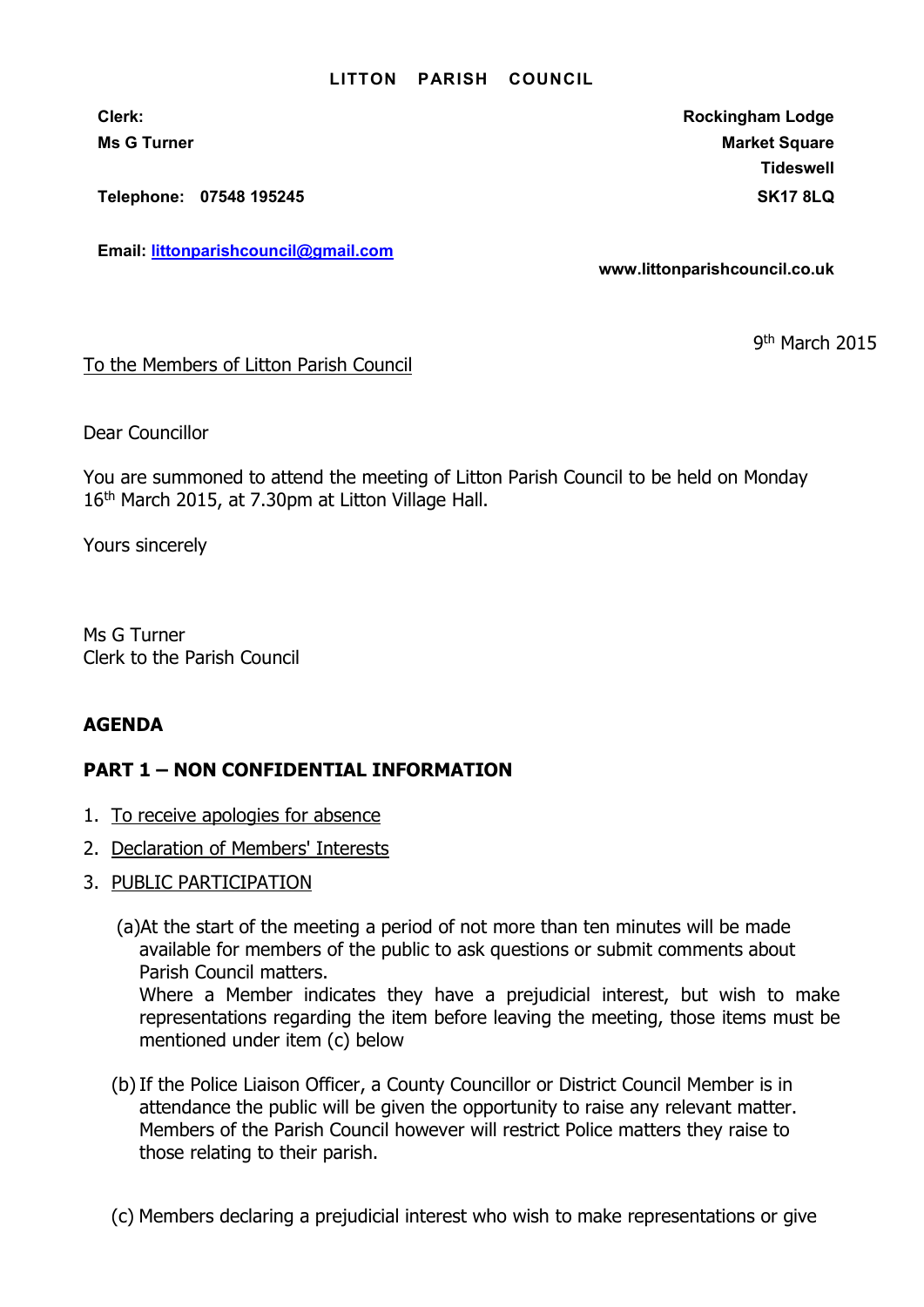evidence under the Code of Conduct relating to Agenda items shall do so at this stage.

4. To confirm the minutes of the Full Council Meeting held on 16<sup>th</sup> February 2015.

To determine which items, if any, from Part 1 of the Agenda should be taken with the public excluded. If the Parish Council decides to exclude the public it will be necessary to pass a resolution in the following terms:

"it is advisable in the public interest, that the press and public be temporarily excluded and they are instructed to withdraw."

5. Actions from the Minutes

1484 Letter to DDDC regarding Cressbrook

- 1484 Road names in Cressbrook
- 1505 Waste bin Bottomhill Road
- 1532 Cemetery and Garden of Remembrance
- 1536 Rights of Way Minor Maintenance Agreement
- 1539 Correspondence re memorial bench
- 6. Village Green & Playground (report and correspondence attached)
- 7. Annual Parish Meeting (report attached)
- 8. Car parking in Litton (report attached)
- 9. Defibrillator (report attached)
- 10. Handbook (report attached)
- 11. Election (see Chris Thirtle's e-mail of 9 March)
- 12. Agenda items for April
- 13.Tideswell Dale access (letter from PDNPA circulated previously)
- 14. Planning Applications

NP/DDD/0215/0125 - Lytton Edge Farm, Litton

NP/DDD/0215/0121 - Somerset House, Litton

- 15. Finance
	- a. Accounts for Payment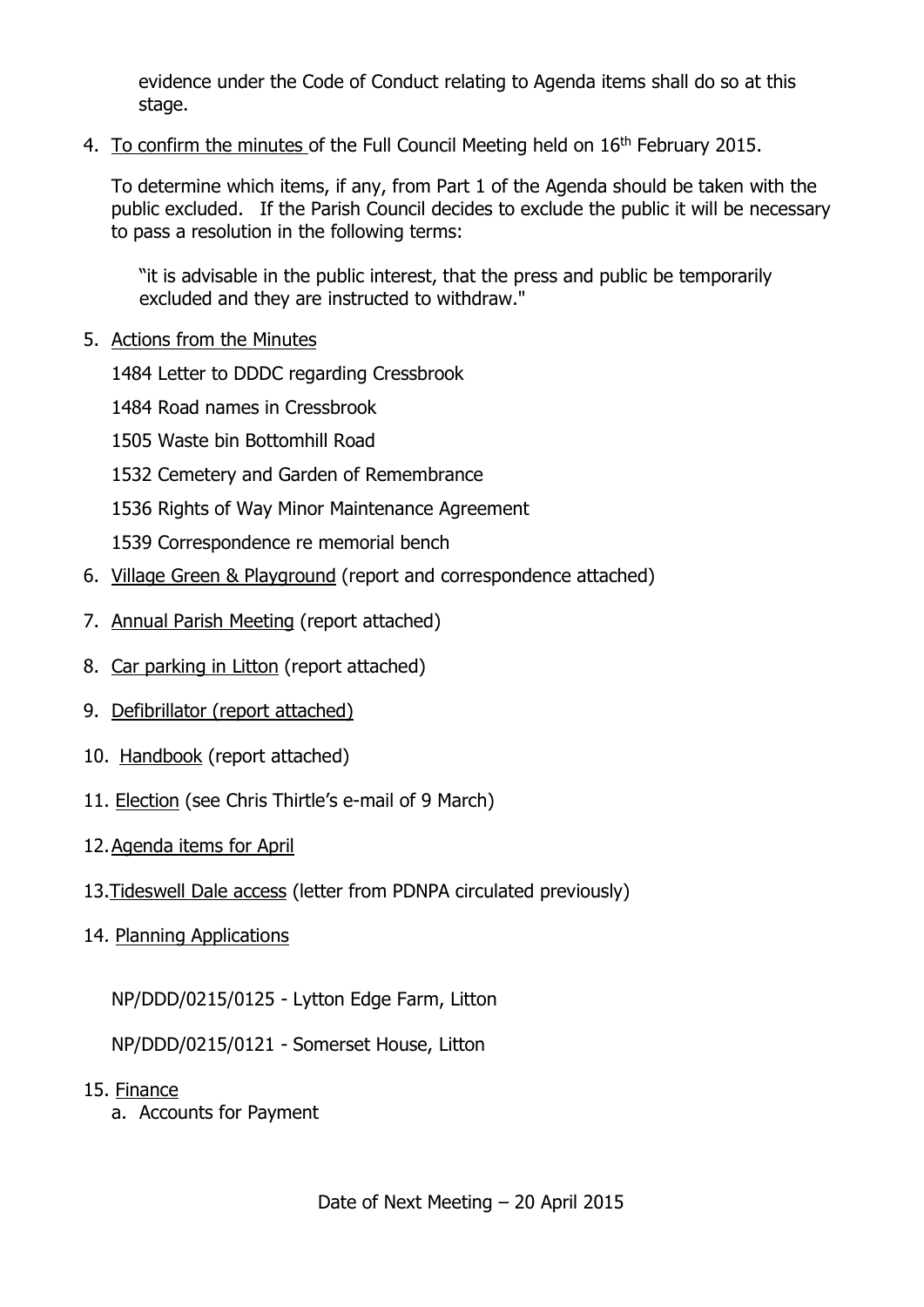Telephone: 07548 195245 SK17 8LQ

Email: littonparishcouncil@gmail.com

Clerk: Rockingham Lodge Ms G Turner Market Square Market Square Market Square Market Square Market Square **Tideswell** 

www.littonparishcouncil.co.uk

9<sup>th</sup> February 2015

## To the Members of Litton Parish Council

Dear Councillor

You are summoned to attend the meeting of Litton Parish Council to be held on Monday 16th February 2015, at 7.30pm at Litton Village Hall.

Yours sincerely

Ms G Turner Clerk to the Parish Council

# AGENDA

# PART 1 – NON CONFIDENTIAL INFORMATION

- 1. To receive apologies for absence
- 2. Declaration of Members' Interests
- 3. PUBLIC PARTICIPATION
	- (a)At the start of the meeting a period of not more than ten minutes will be made available for members of the public to ask questions or submit comments about Parish Council matters.

Where a Member indicates they have a prejudicial interest, but wish to make representations regarding the item before leaving the meeting, those items must be mentioned under item (c) below

(b) If the Police Liaison Officer, a County Councillor or District Council Member is in attendance the public will be given the opportunity to raise any relevant matter. Members of the Parish Council however will restrict Police matters they raise to those relating to their parish.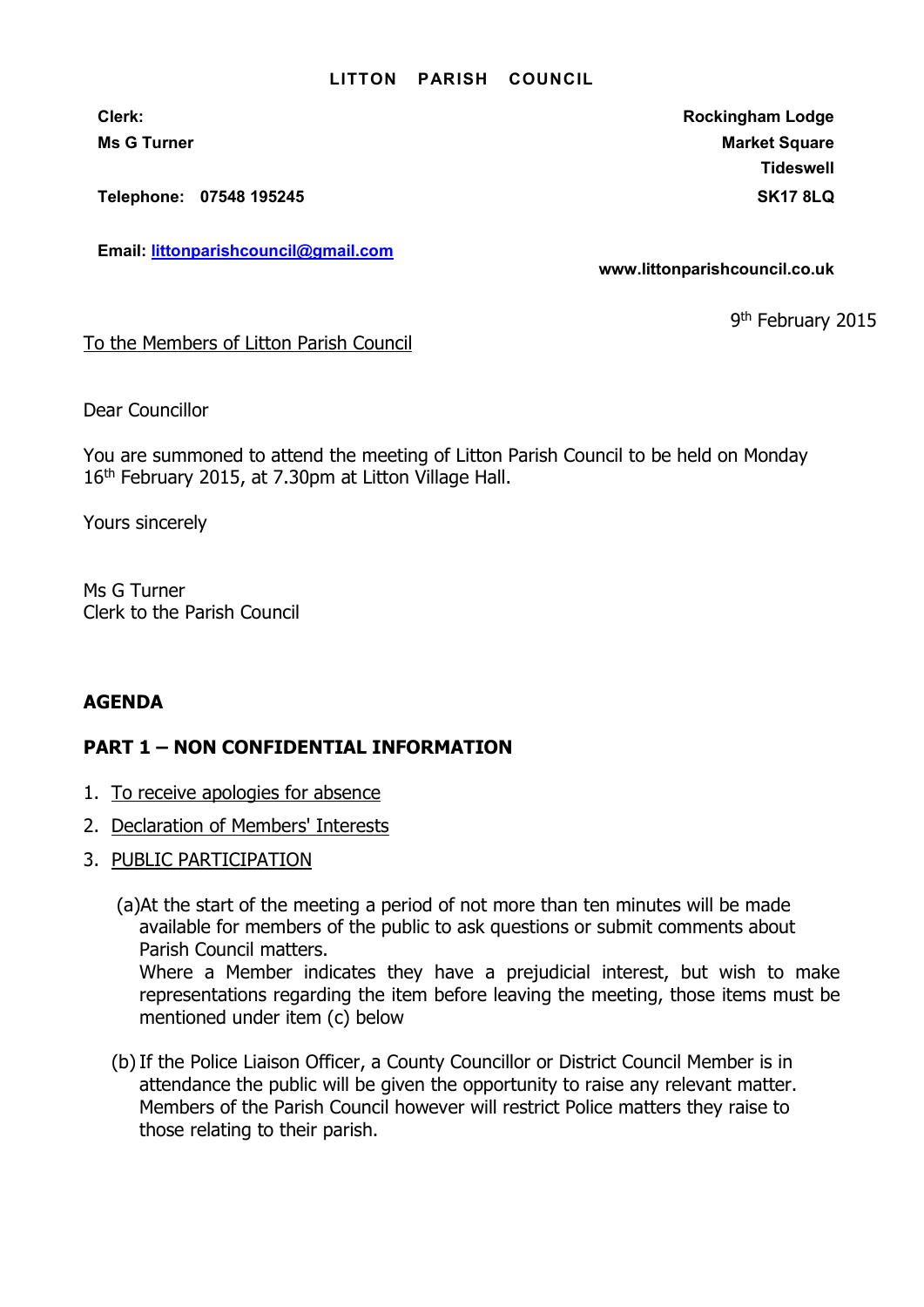- (c) Members declaring a prejudicial interest who wish to make representations or give evidence under the Code of Conduct relating to Agenda items shall do so at this stage.
- 4. To confirm the minutes of the Full Council Meeting held on 19<sup>th</sup> January 2015.

To determine which items, if any, from Part 1 of the Agenda should be taken with the public excluded. If the Parish Council decides to exclude the public it will be necessary to pass a resolution in the following terms:

"it is advisable in the public interest, that the press and public be temporarily excluded and they are instructed to withdraw."

5. Actions from the Minutes

1484 – Letter to DDDC re Cressbrook foliage clearance.

- 1484 Progress on road names.
- 1490 Letters.
- 1505 Waste bins
- 1506 & 1507 Memorial Playing Field

1525 – Election Flyer

- 6. Litton Primary School Admission Rules
- 7. Village Greens and the Playground (report attached)
- 8. Cemetery & Memorial Garden (report attached see also report circulated at January meeting)
- 9. Annual Parish Meeting (report attached)
- 10. Budget 2015 -16 (report attached)
- 11. Transparency Code for Smaller Authorities and Council Handbook
- 12. Rights of Way Minor Maintenance Agreement
- 13. Clerk's Appraisal
- 14. Planning applications none
- 15. Finance
	- a. Accounts for Payment

Date of Next Meeting – 16 March 2015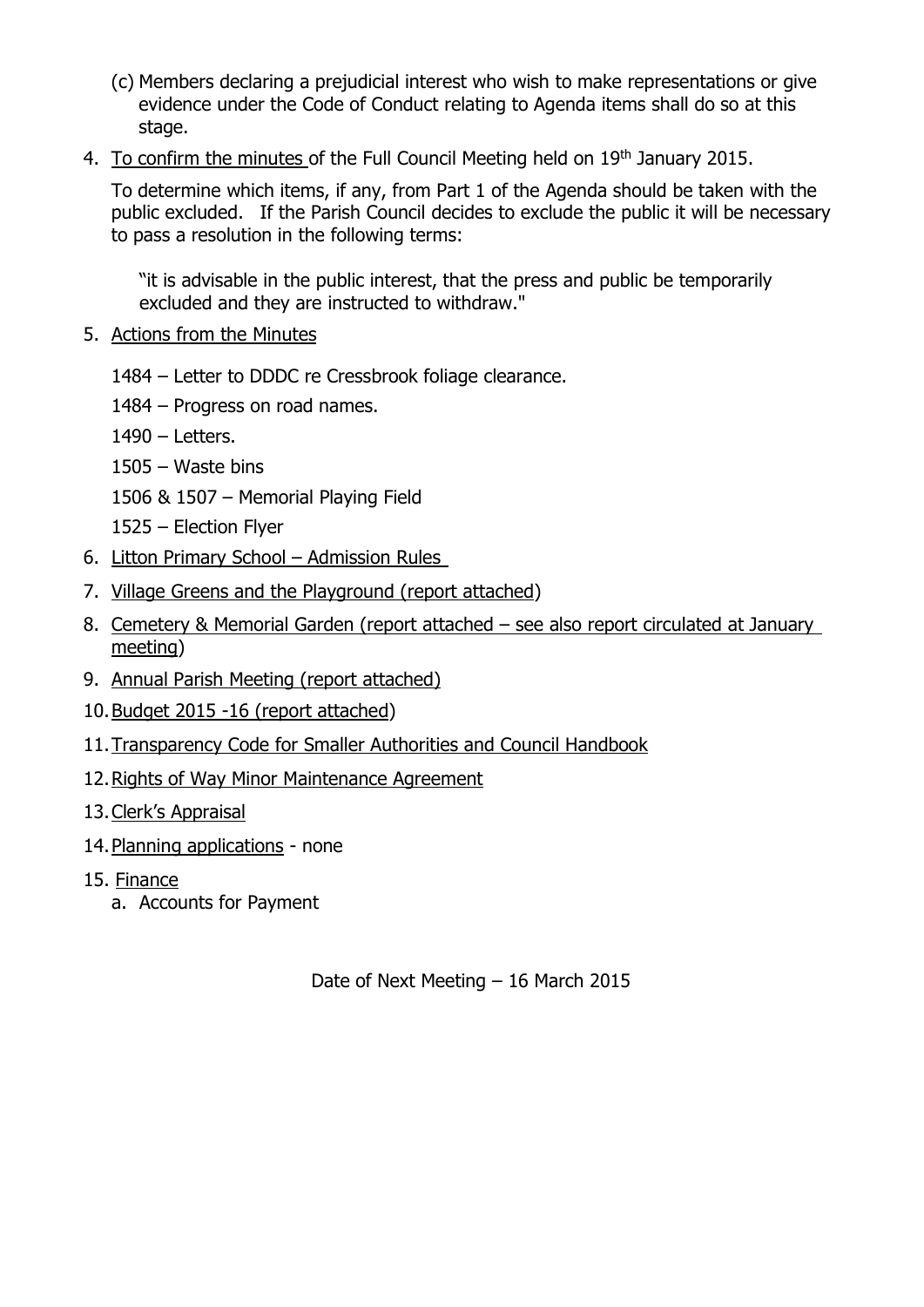Telephone: 07548 195245 SK17 8LQ

Email: littonparishcouncil@gmail.com

Clerk: Rockingham Lodge Ms G Turner Market Square Market Square Market Square Market Square Market Square **Tideswell** 

www.littonparishcouncil.co.uk

13<sup>th</sup> January 2015

### To the Members of Litton Parish Council

Dear Councillor

You are summoned to attend the meeting of Litton Parish Council to be held on Monday 19th January 2015, at 7.30pm at Litton Village Hall.

Yours sincerely

Ms G Turner Clerk to the Parish Council

## AGENDA

# PART 1 – NON CONFIDENTIAL INFORMATION

- 1. To receive apologies for absence
- 2. Declaration of Members' Interests.
- 3. PUBLIC PARTICIPATION
	- (a)At the start of the meeting a period of not more than ten minutes will be made available for members of the public to ask questions or submit comments about Parish Council matters.

Where a Member indicates they have a prejudicial interest, but wish to make representations regarding the item before leaving the meeting, those items must be mentioned under item (c) below

- (b) If the Police Liaison Officer, a County Councillor or District Council Member is in attendance the public will be given the opportunity to raise any relevant matter. Members of the Parish Council however will restrict Police matters they raise to those relating to their parish.
- (c) Members declaring a prejudicial interest who wish to make representations or give evidence under the Code of Conduct relating to Agenda items shall do so at this